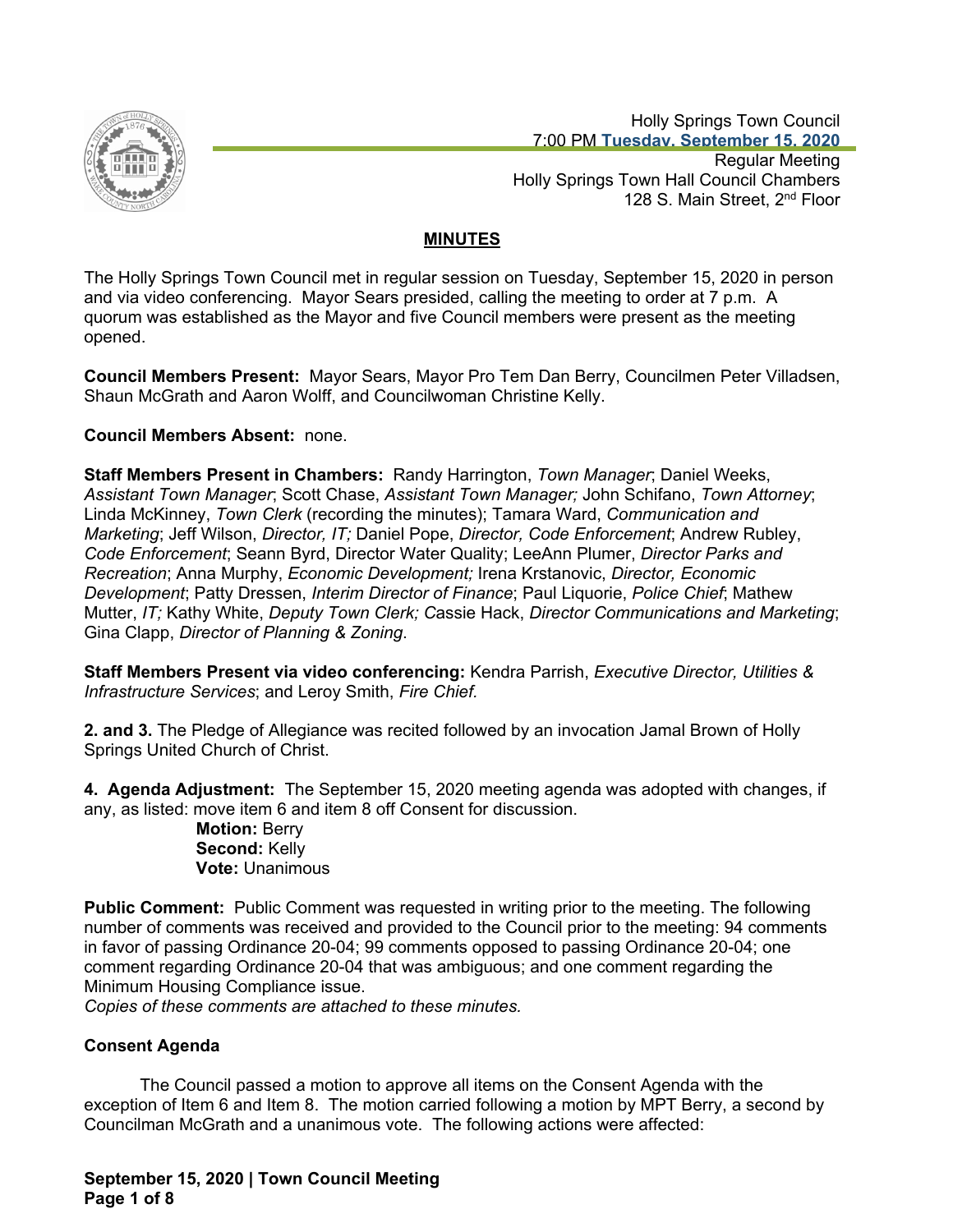5. Minutes – The Council approved minutes of the Council Business meeting held September 1, 2020 and the workshop meeting held September 8, 2020.

7. Intent to Close Portion of Ralph Stephens Road – The Council adopted Resolution 20-27 declaring the Town's intent to close a portion of right of way between Ralph Stephens Road and S. Main Street and setting a public hearing for October 20, 2020. *A copy of Resolution 20-27 is attached to these minutes.*

9. Comprehensive Transportation Plan Consultant Contract – The Council awarded a contract in the amount of \$400,000 to Kimley Horn to complete a Comprehensive Transportation Plan, including additional items and contingency.

10. Updates to Fiscal Policy Guidelines and Change Orders Policies - The Council approved updates to contract change order approval threshold (Policy P-022.1) and the fiscal policy guidelines (FN 11.1) in alignment with Council-approved updates for the FY20-21 budget. *Copies of Policy P-022.1 and FN11.1 are attached to these minutes.*

**6. Odor Project Design Contract Amendment** – The Council moved this item off of Consent Agenda for discussion. Councilman McGrath said that this money is being spent to mitigate odors at the water treatment plant. The change order is due to issues related to COVID. The Town is going to get more budget overruns due to COVID. He said he would like Council to be kept apprised of these overruns that are within the Town Manager's authority to approve so that Council knows what is happening. He said he also wants residents to know that the Town is doing a lot to reduce odors from our own water treatment plant.

**Action:** Motion to approve contract amendment with Hazen and Sawyer in the amount of \$48,296, and a budget amendment moving \$48,296 from 45-817 82.97 Project - Contingency to 45- 817 12.01 Project - Professional Fees.

**Motion by:** McGrath **Second by:** Kelly **Vote:** Unanimous *A copy of the budget amendment is attached to these minutes.*

**8. Holly Springs Express Bus Route – General Capital Funding Agreement** – The Council moved this item off of Consent Agenda for discussion.

MPT Berry said it was appropriate to pull this from Consent because of the confusion over the funding agreement. Is the Town getting reimbursed for the \$50,000? Town Manager Randy Harrington said the Town has an agreement that we would front the money to build the bus shelters and then be reimbursed. The Budget Amendment allows Council to recognize that money coming in to the general fund. Aaron Levitt, Engineering said the \$55,000 is a one-time reimbursable amount for construction of the bus shelters. As soon as the Town submits the invoices, it will be reimbursed within 2 – 4 weeks. Councilman McGrath asked if Public Works was working on the project. Mr. Levitt said yes, they are doing some work to cut costs. The Town has up to \$55,000 but we expect to only spend around \$40,000.

**Action:** Motion to approve a budget amendment and General Capital Funding Agreement for up to \$55,000 between GoTriangle and the Town of Holly Springs.

**Motion by:** Berry **Second by**: Wolff **Vote:** Unanimous *A copy of the budget amendment is attached to these minutes.*

**September 15, 2020 | Town Council Meeting Page 2 of 8**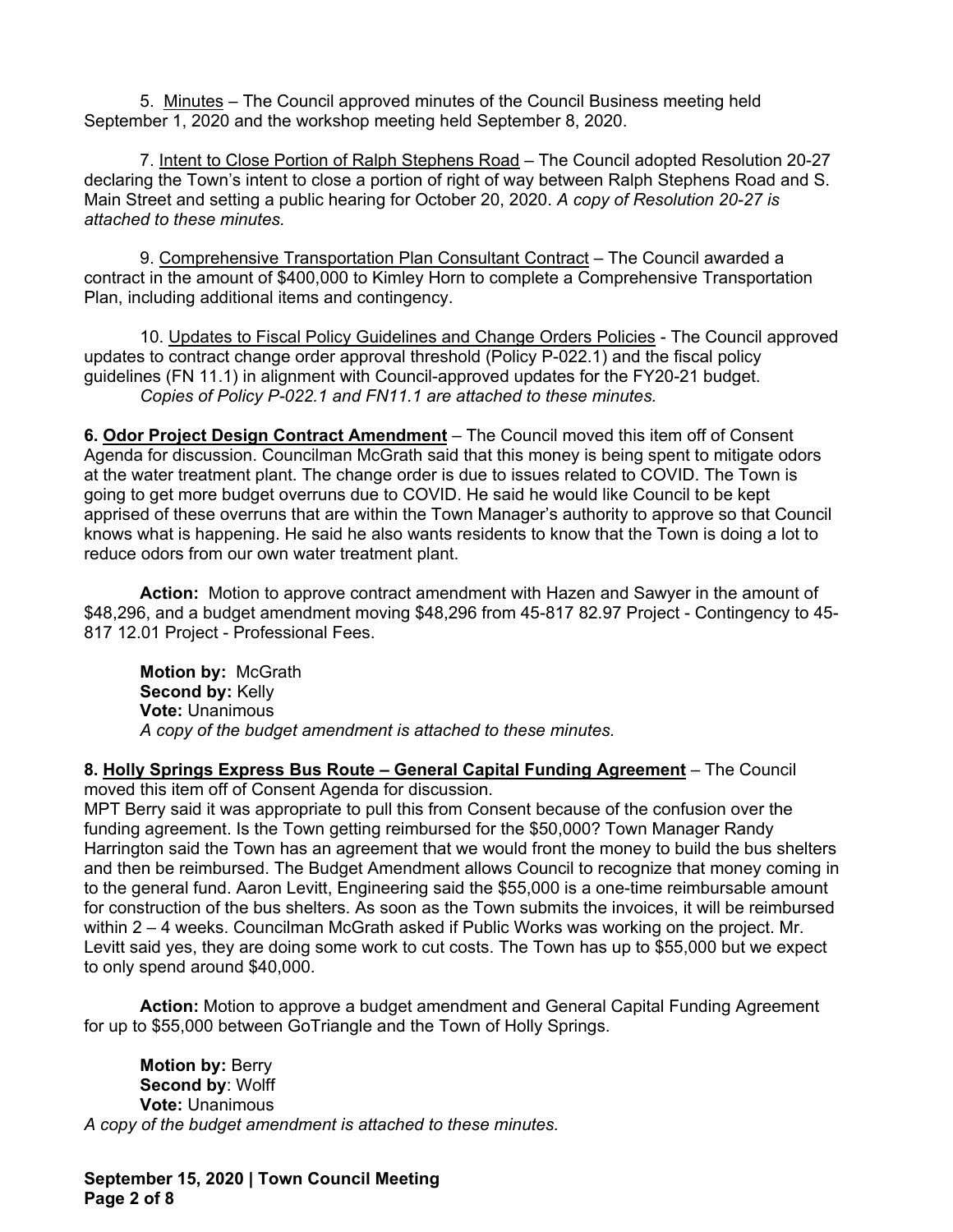#### **UNFINISHED BUSINESS**

#### **11. Ordinance 20-04**

John Schifano, Town Attorney, said that at their last business meeting Council passed Ordinance 20-04 with a simple majority vote of 3 to 2. N.C.G.S. § 160A-75 requires that for an Ordinance to be effective on the first reading, it receive a 2/3 majority vote. Since Ordinance 20-04 passed with a simple majority on September 1, 2020 it is now before Council for a second vote. A simple majority or greater is required at this vote for the Ordinance to take effect. Council is familiar with the Ordinance; the purpose is to have a second vote.

Councilman McGrath asked Mr. Schifano, for the edification of the public, to summarize what the Apex and Fuquay-Varina Ordinances contain. Mr. Schifano said that both municipalities regulate concealed carry and Apex regulates both concealed and open carry. Fuquay-Varina does not regulate open carry on Town property but does regulate concealed carry. The proposed Ordinance has a specific penalty section which makes it a Class 3 Misdemeanor. However, there is a provision in Holly Springs Town code that for any Chapter 12 offences, the officer has the option to issue a civil citation instead of a criminal charge. Apex has the option for a criminal \$50 fine or a civil \$100 fine. This Ordinance would allow a civil citation up to \$200 or a Class 3 Misdemeanor. Councilman McGrath asked what the differences were between Apex and Fuquay-Varina's treatment of which property was affected. Mr. Schifano said Holly Springs specifically named properties in the Ordinance, listing them by name. Apex does not do that with the open carry. So we are giving more notice to people about where things are prohibited.

Councilman Wolff asked if the effective date of the Ordinance would be March 15<sup>th</sup>. Mr. Schifano said yes, it would go into effect on March 15, 2021.

Mayor Sears thanked everyone for the hundreds of emails received on this subject. Regardless of how this goes he complimented the interest and engagement of our citizens.

MPT Berry said there have been questions about how we respect policies, procedures and operational things. This has been a long and drawn out process. Part of what we do is debate and then make a commitment. There has been ample discussion on this issue and he is ready to commit, even if he doesn't agree with many portions of the Ordinance. He said he is ready to move on. He also wanted to commend Councilman Villadsen for his responses to residents. He said that those were respectful and he appreciates his being steadfast in his convictions.

Mayor Sears said that there have been a lot of good ideas on both sides. It was the most interest in any issue that has come up in his 19 years in office.

Councilman McGrath said that he had received emails from female constituents. One among them spoke to a concern about trails around Bass Lake, in the course of exercising. We as a Council have come to the conclusion that no one has a good reason to enter a public building with an AK57, but those exercising who cannot conceal because of the clothing they are wearing, need to be able to carry to protect themselves. We haven't seen a significant issue in our Town so do we need to be proactive. He hopes that we do respect the process. We are all after making our Town as safe as possible, to live within our constitutional rights and to make the best decisions for our citizens. We could have come to easy consensus when we started. But now we have spent four months that we could have spent on better things. He is still not in favor of this Ordinance. He said he thinks it's too broad and not specific enough.

Councilwoman Kelly said Council did receive a lot of emails from all kinds of people with different opinions. A lot of them were not from residents but that doesn't matter, as people come to our Town from other places. She also complimented Councilman Villadsen because he handled things well and was getting a lot of pressure. She said that Council members need to treat each other with respect. Discussing this issue was time well spent, but it is time to move on.

Mayor Sears said that he would like those who disagree to be respectful of each other. There were a lot of emails and posts on social media that were not respectful and he called to the Town to be civil.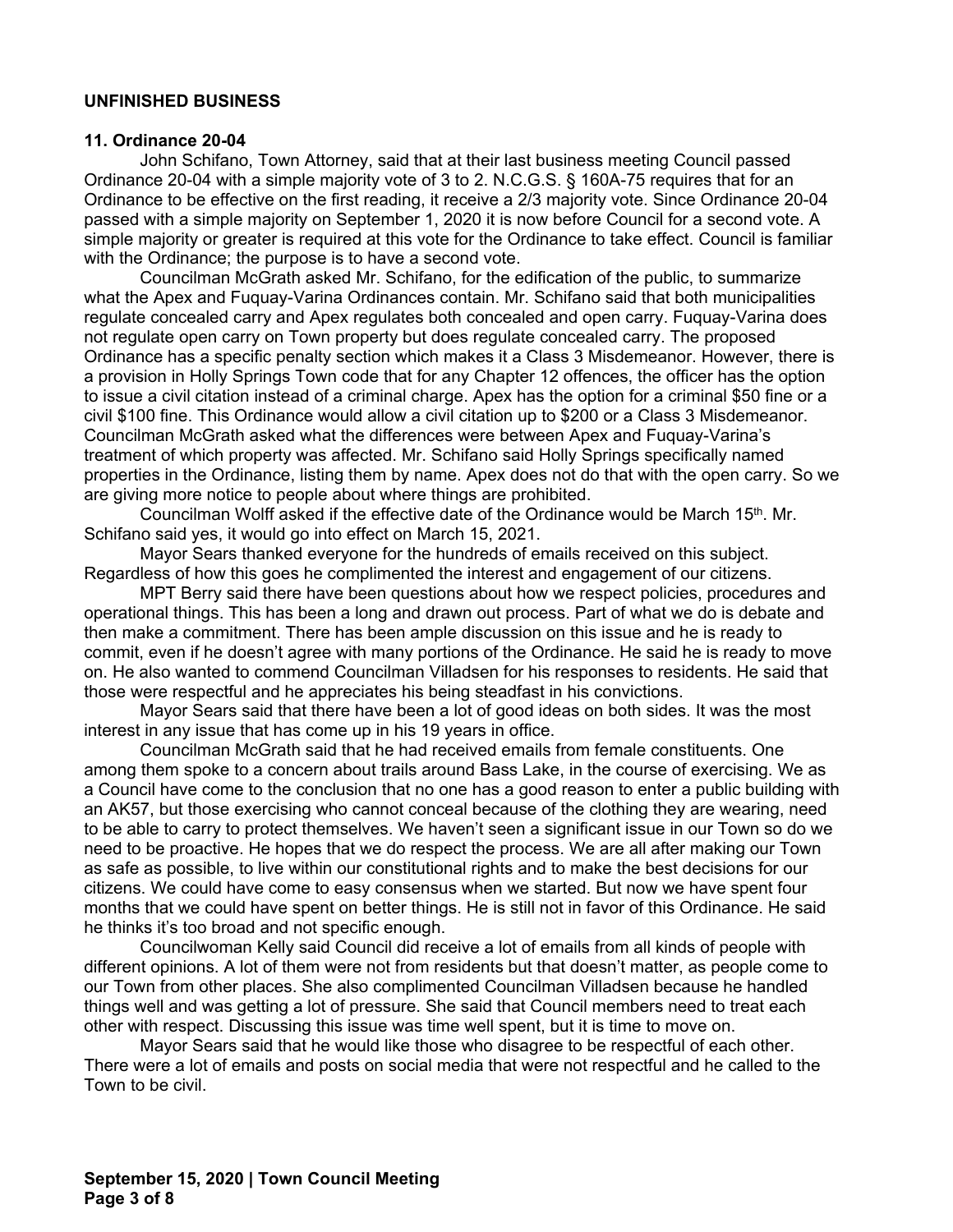**Action:** Motion to adopt Ordinance 20-04, amending Chapter 12 of the Town Code to create Sections 12-353 & 12-354 regulating weapons on Town property, to become effective March 15, 2021.

**Motion by:** Wolff **Second by:** Kelly **Vote: Aye:** Kelly, Villadsen, Wolff **Nay:** McGrath, Berry *The motion passes. A copy of Ordinance 20-04 is attached to these minutes.*

#### **NEW BUSINESS**

### **12. Resolution for Town Attorney to Petition Court for Compliance with the Minimum Housing Ordinance**

Daniel Pope, Code Enforcement, outlined the authority by statute to regulate minimum housing, the Town Ordinances that address that compliance, and what the Council's role in this is.

Mr. Pope said the Town was notified of the conditions of the housing unit in January 2020 by a non-profit agency. The Town inspected the dwelling in February 2020 and a Notice of Violation and Notice of Hearing were issued to the owner. In March 2020 a Hearing was conducted and the Order of the Code Enforcement Office issued finding the dwelling dilapidated and unfit for human habitation. From March to August of 2020 Town staff continued to work with the property owner on compliance and solicited several non-profits to assist the owner and tenant. Mr. Pope gave examples of the problems with the dwelling including the roof having an opening that is exposed to the weather, a deck with unsafe load and in disrepair, and multiple areas of electrical systems in disrepair throughout the dwelling. Only one of the three exit doors is operable, making escape in case of fire difficult. There are also concerns about rotting walls, windows and doors, and plumbing issues. As of June 6, 2020, no repairs had been completed or started other than the installation of smoke detectors by the Holly Springs Fire Department. He said that Mr. Rubley went to the property today and some temporary repairs of the roof leaks had been started. The owner's intent is to fix this structure; the problem is finances. The Town's main concern is the occupant. We want to protect the occupants. They could vacate until repairs have been made to bring the structure up to minimum housing compliance. Throughout the compliance period staff continued to assist the owner/tenant to find sources of assistance to bring the property into compliance. NC Statue requires that the Inspector submit to Town Council a resolution directing the Town Attorney to petition the Superior Court for an order directing the owner to comply with the order of the inspector.

Councilwoman Kelly said she knows that the family has found a contractor and as they have money they are having things addressed. It is complicated to get aid because different charities require different things. They are aware of the problems, and are working to fix them. She asked herself what Ham Womble would do and he would reach out to churches. Let's make the house livable for now and then look at the long term. They know they need to step up but they are going to need some help. It is not an ideal situation but they are aware of the items on the list. She asked what are the things on the list that are the priority to fix, because there are limited finances. Tell them what has to be done and in what order, and let's work with them. There is movement and they assured her that if she came back next week they would see work progressing. She asked for a 90 day deferral to see what action has been taken. Because of COVID, there have been delays. She asked Code Enforcement to go back in 90 days to see what progress has been made.

Mayor Sears said that as he saw it Council had four options: 1. They could deny the Resolution; 2. They could defer approving the Resolution for 30, 60, or 90 days; 3. They could approve the Resolution but allow the family 90 days before taking action; or 4. They could approve the Resolution as is. He asked for discussion to reflect those four actions.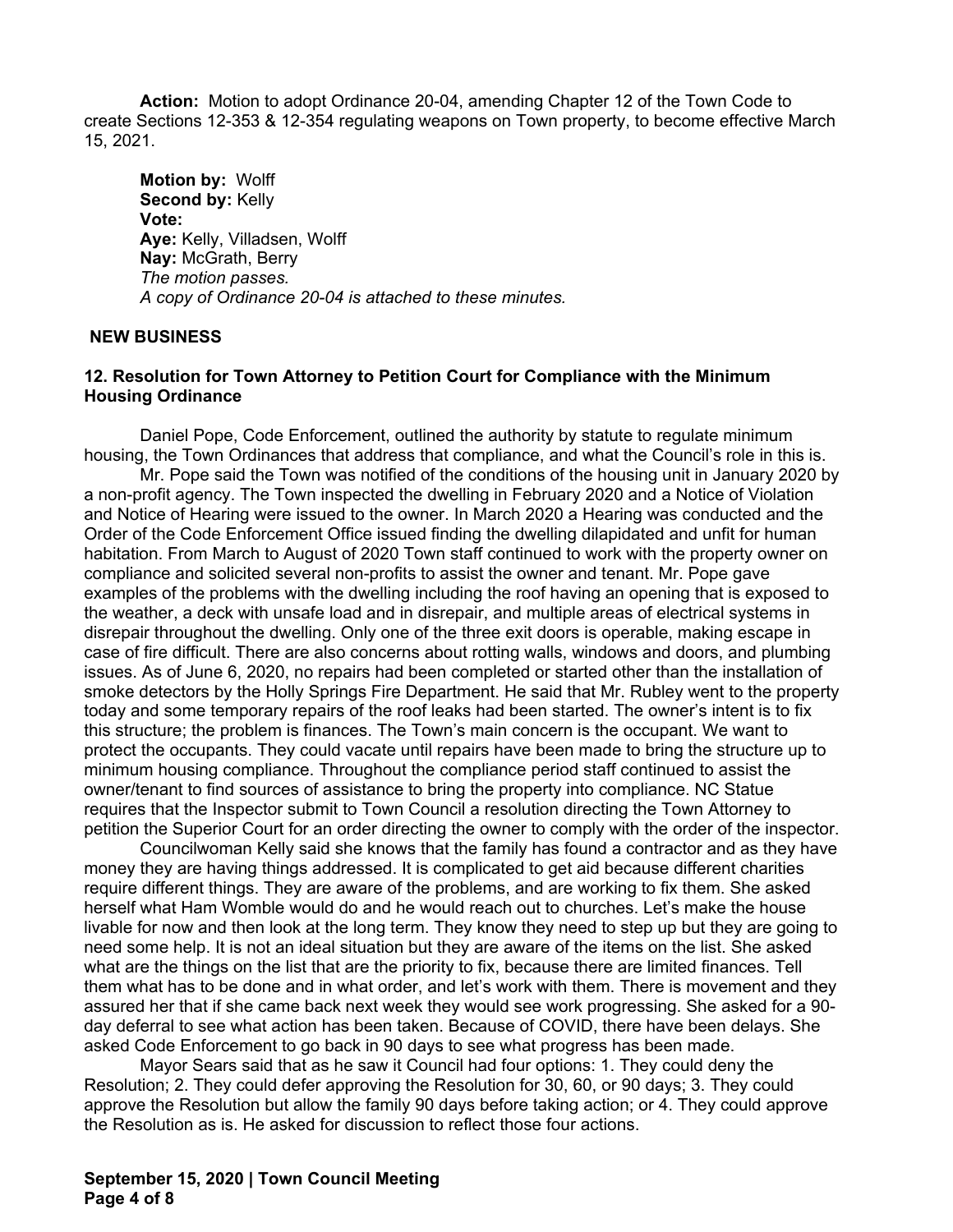Councilman McGrath said that due to COVID, many things have had grace periods offered, and during this time it is understandable. But now that the Town knows that this is a problem, if the occupants stay in the house and something happens, would the Town be liable for something happening, like the house collapsing on them? Mr. Schifano said that enforcing minimum housing compliance is a "police action" and for those, you have governmental immunity. He does not feel that there is a problem if we continue to put gentle pressure on the owner, but do not prosecute.

Councilman Wolff asked what staff estimated the total cost of the repairs would be. Mr. Pope said that Wake Co. tax code gives a value which is used in calculating whether or not a structure is "dilapidated", but there is a difference between having a charity assisting for less money than a forprofit contractor. This particular project is one that started new process of looking into the process staff uses to provide assistance. But we have to understand our permitting laws and what assistance can be done. Perhaps the Town could defer all permitting fees (which could range of \$200-\$400.) That is one way the Town can help. The only true way to know the cost of the repairs is to get into it. Whether the structure is even in a condition that *can* be repaired is in question. Staff hopes that the dwelling can be repaired, for the generations of the family that grew up in it. This process can be deferred.

Councilman Wolff said he appreciates all that is being done to assist the family. This is what Holly Springs is all about.

Mayor Sears asked Mr. Schifano if Council could legally vote to delay the enforcement. Mr. Schifano said that he did not think there would be a legal issue. The exigencies are important and need to be rectified, but the likelihood of the disaster is not certain. If the dwelling were hanging off a cliff, that would be a different story. He did not think there would be civil liability to deferring enforcement.

Mayor Sears said he would be happy to talk to contractors, churches, etc. to help these people out. It would not be part of the motion but part of the intent.

Randy Harrington, Town Manager, said one of the key pieces is if the family can focus on the main structural, electrical and plumbing issues. Those are the pieces that are most helpful.

Mr. Pope said that if we can keep the family in the dwelling by working on the most dangerous issues first, this would be staff's intent. He asked for a time frame for bringing information back to Council, rather than leaving it open ended, in order to give the family some direction.

Councilman Villadsen said he thought a 90-day deferral was in order. He doesn't want to approve with a 90-day delay, in case they are close to the goal. He would like to table the Resolution for 90 days. But he would like an update every 30 days on what progress has been made.

Councilman McGrath said he thought it would be longer than 90 days to get the repairs done, because that will be close to Christmas.

**Action:** Motion to defer Resolution 20-26 for 90 days, with an update to Council every thirty days, and to permit staff to waive the permitting fees.

**Motion by:** Wolff Second by: Kelly **Vote:** unanimous

#### **13. Ting Park Naming Rights Agreement Extension**

Daniel Weeks, Assistant Town Manager, said that the current naming rights agreement is set to expire on November 8, 2020. He recognized the team members who over the last 4-6 months were instrumental in reaching this agreement: LeeAnn Plumer, Jeff Wilson, John Schifano, and Randy Harrington. He outlined the current agreement, which included the large primary monument sign and the internal signage with the Ting logo. WiFi in the original agreement was provided by the Town. Limited activity at the park has limited exposure, and the future of 20-21 is unclear. But even in uncertain times, staff has negotiated a new agreement for one year, with an option for a two-year

### **September 15, 2020 | Town Council Meeting Page 5 of 8**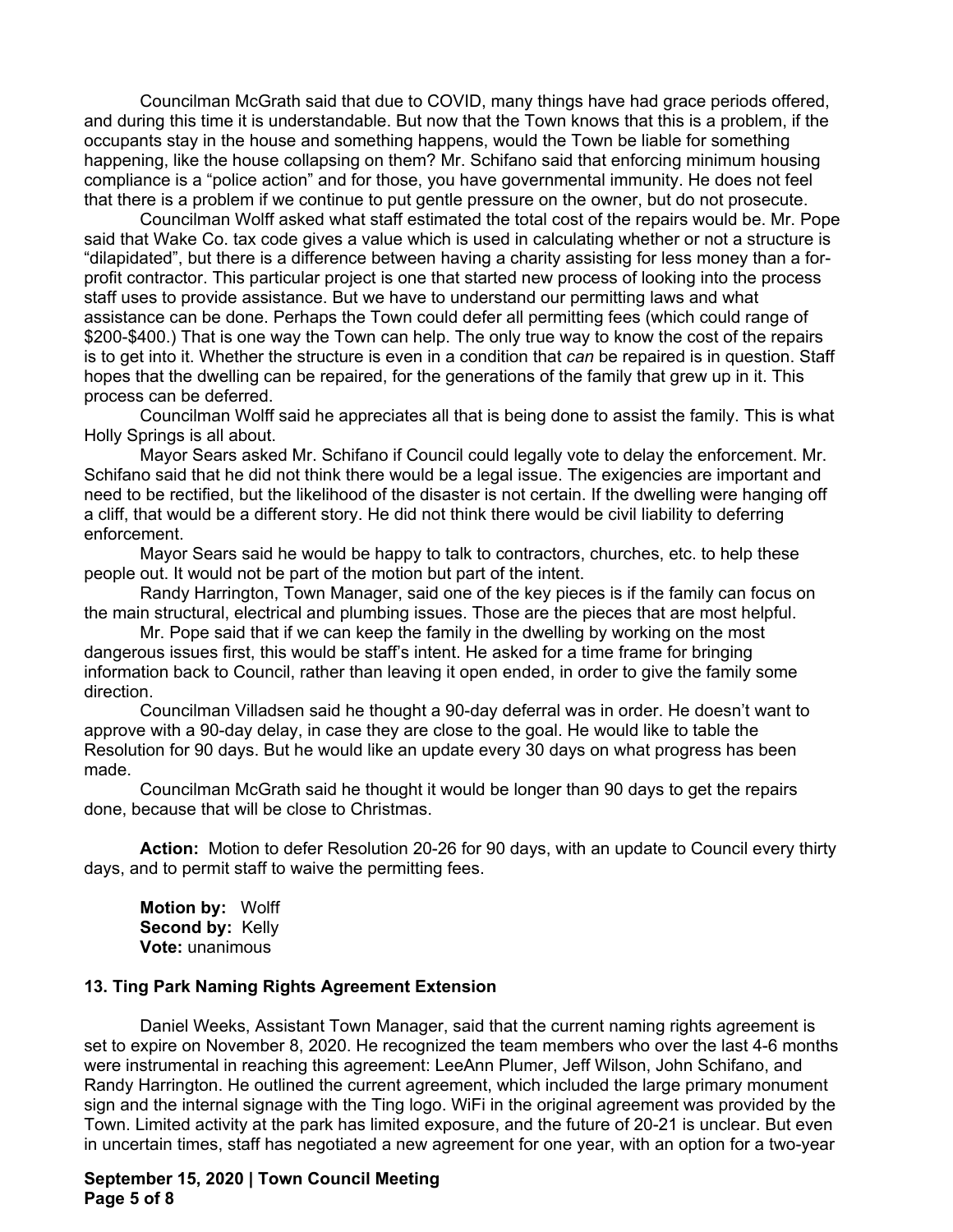extension. Ting would pay the Town \$110,000 for year one. The two-year extension calls for \$130,000 for year two and \$140,000 for year three. There is no additional signage component to this agreement, and Ting will provide free WiFi at the park during the pendency of the agreement. The Town would maintain Town fiber for governmental operations and could move over to it if something happened to Ting's fiber.

 Councilman Villadsen asked if there would be enough time, from July when Ting is required to notify the Town of their intent to renew, and November when the agreement expires, to engage a different party if Ting does not renew. Mr. Weeks said he thinks it would be enough time and staff would probably be able to tell before July if Ting was wavering, and could engage other parties.

**Action:** Motion to approve a one-year extension to the agreement with Ting, Inc. for naming rights at the North Main Athletic Complex and Stadium (currently operating as Ting Park and Ting Stadium) followed by a two-year period beginning on November 9, 2021.

**Motion by:** Villadsen **Second by:** Berry **Vote:** Unanimous

#### **14. Downtown Investment Grant (DIG) Program (previously known as the Downtown Development Investment Program)**

 Anna Murphy, Economic Development, said that the purpose of this item was to revise the Downtown Investment Grant Program (formerly known as the Downtown Development Investment Program.) This revision incorporates Council's feedback from the Workshop in May. She outlined how the program supports the Economic Prosperity and Diversity and Responsible and Balanced Growth strategic priorities. The DDI was written in 2008, and downtown looks a lot different since then. This new policy reflects what staff has learned in those years and input from Council, businesses, and residents. She said that new features in the DIG policy include an application timeline defined for applicants; a distinction between conversions and new construction; the level of investment informed by performance criteria, and funds allocated in the FY21 budget. She said the DIG Policy Goals are to target specific industries: information technology; innovation & entrepreneurship; tourism, hospitality, arts, & culture; and healthcare; job creation, and private investment. She said these industries are defined in the policy to assist applicants. Ms. Murphy said that applications will be considered on a case by case basis. She outlined that new construction could be eligible for partial or full reimbursement of Town development fees, and conversions could be eligible for 50% of public infrastructure or \$25,000, whichever is less, and partial or full reimbursement of Town development fees. Infrastructure improvements are required with development and this could assist small businesses to be able to be successful. Fee reimbursement is tied to performance criteria: would be up to 40% based on job creation, up to 30% based on private investment, and up to 30% based on historic preservation, environmental sustainability, and public art. These breakdowns are in a chart on the application to make it very clear to the applicants. She said that eligible projects will be notified of this opportunity. They will not be able to apply until Council has approved their development plans. She said that grant information will be added to the incentives page on the Economic Development website, and the Communications and marketing team will market the program on social media.

Mayor Sears said the Village District was not a big place, and asked how many applicants could we get. Ms. Murphy said that historically there have been 10 projects since 2008. There has been a surge recently, but staff is unsure how many may apply in the future.

Councilwoman Kelly said that she thinks this is great because there is more structure. She asked about a situation such as an older building, on the corner, so that there are two sets of infrastructure, and whether there would be an opportunity to give more than \$25,000. She wants to make sure some of these older buildings come forward. Also, is the number of employees full time year-round, or does it count seasonal, or part time employees. And are they required to pay minimum wage. Ms. Murphy said that the number of employees is calculated six months from the CO. They can wait if they think the number of employees will increase over time. Mr. Schifano said

### **September 15, 2020 | Town Council Meeting Page 6 of 8**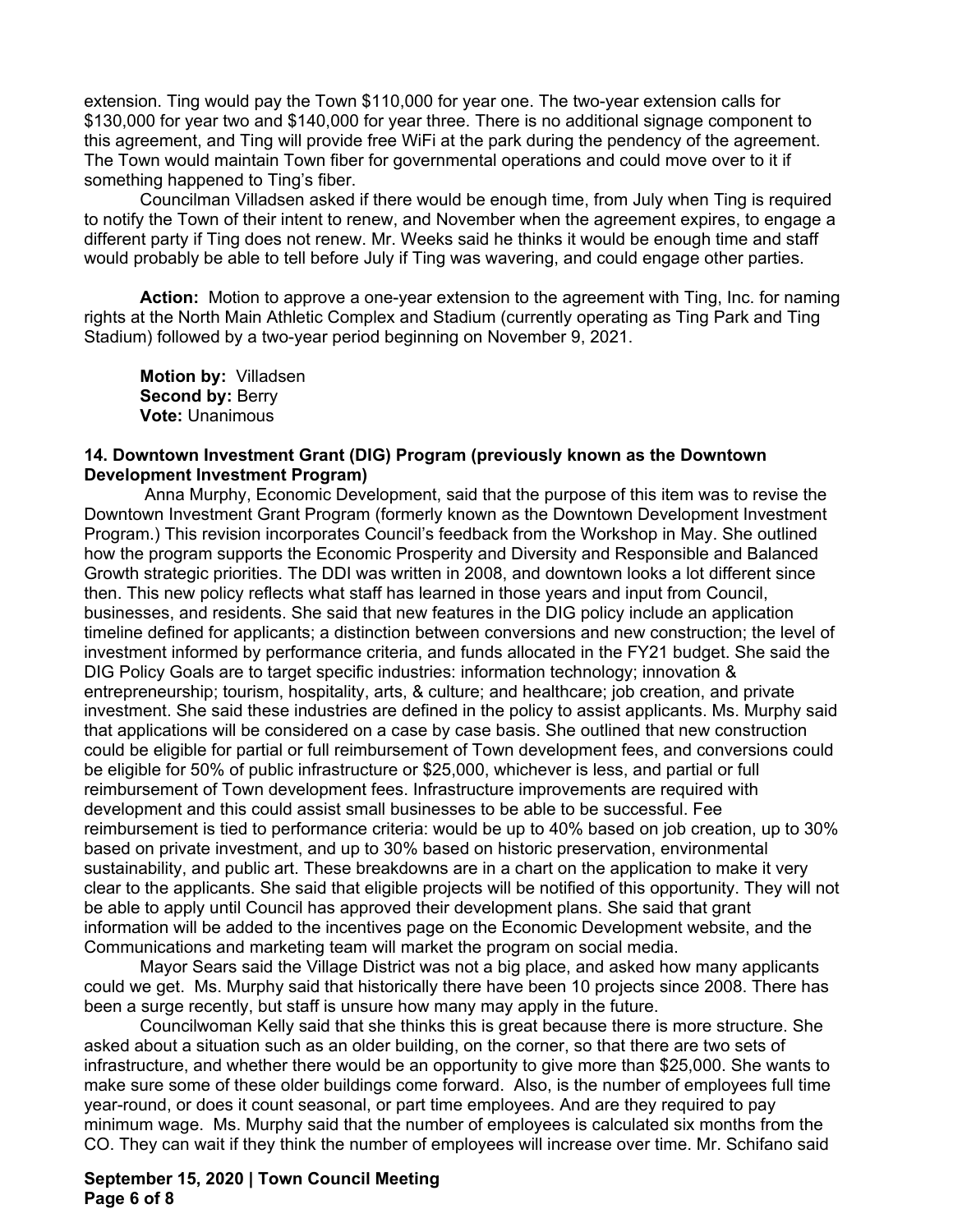that state statute requires that the wage be at or above the median wage of the County the business is in, which is pretty aggressive in Wake County. And it is full-time workers. Seasonal hospitality workers may not generate credit for those jobs according to statute.

Councilman McGrath asked if there was still discussion about moving the boundaries of the Village District. That is a different discussion, but it is connected. And if the Town cannot get a historic district, what is the benefit to the Town to giving incentives to retrofit historic buildings. Randy Harrington said the idea was to support businesses that want to maintain those historic properties. The VDAP (Village District Area Plan) needs updating. That update is not funded in the current budget but that could be a project on the horizon.

Ms. Murphy said there is a range, so there are different ways, from 30% for putting a property on the historical register, to lower percentages for preserving some part of the structure. Councilman McGrath said he would like to continue to evaluate this because once the hospital is up and running attracting business downtown may not be so complex.

**Action:** Motion to approve the Downtown Investment Grant policy.

**Motion by:** Kelly **Second by:** Villadsen **Vote:** Unanimous

#### **OTHER BUSINESS**

Mayor Sears said the latest COVID19 in our zip code 371 cases and 1 death. Wake Co 16,393 cases and 213 deaths. Kudos to people who are taking steps to keep our numbers this low. Other than that, he asked people to pray for peace, unity, quiet, and getting out from under this pandemic.

Councilwoman Kelly recognized teachers, schools, parents, and students, for navigating this new way of doing school. She hopes it gets better but wants to recognize how much people are doing. Hot meals are no longer being offered at the Methodist Church, but they are still offering meals once a month. She invited everyone to Prayer at the Park at Womble Park on Sept 27<sup>th</sup>. Multiple churches are coming together in the spirit of unity. Finally, she just came out of a task force meeting on the landfill, and yesterday Wake County Board of Commissioners had a 2  $\frac{1}{2}$  hour discussion of the landfill. She feels that the Commissioners understand and recognize the issue. There's not an easy answer, but they understand that they need to work on it.

Councilman McGrath thanked the Holly Springs Fire Department for the 9/11 ceremony. It is always good to remember. Also we should remember those who have served since 9/11. Regarding the Landfill meeting, he is focused on the near term, on what can be done right now. We will have to learn how to co-exist. He is working on how best to get information to our citizens on how to report the mal-odors. GFL has some new leadership, and they have invested money in new equipment to close the open face, which started in the last 5 or so weeks, which will keep odor down. He urged residents to use the odor reports – they are going to be responded to. Wake County has loosely committed to responding to the odor reports. Next month he hopes to have Commissioners Calabria & Hutchinson join them for the meeting. One issue is a mattress shredder – there are more thrown out mattresses in Wake County than nationwide. He reminded people of suicide awareness. There are increasing reports of suicide based on impacts of COVID. It is prudent to check in with your family and friends to make sure they are OK.

Councilman Villadsen said that the Parks and Recreation Advisory Committee met last week at the Cultural Center. New officers were elected: Susan Smith, Chair; Molly Sapienza, Vice Chair; and Elizabeth Stone, Secretary.

Councilman Wolff said that NC was the first state to send out absentee ballot applications. There has been concern about whether they would be received in time and whether each ballot would be received. The website https://northcarolina.ballottrax.net will allow you to track your ballot from receipt to the Board of Elections. Do not try to vote twice. If you have any trouble, you can reach out to the Board of Elections.

**September 15, 2020 | Town Council Meeting Page 7 of 8**